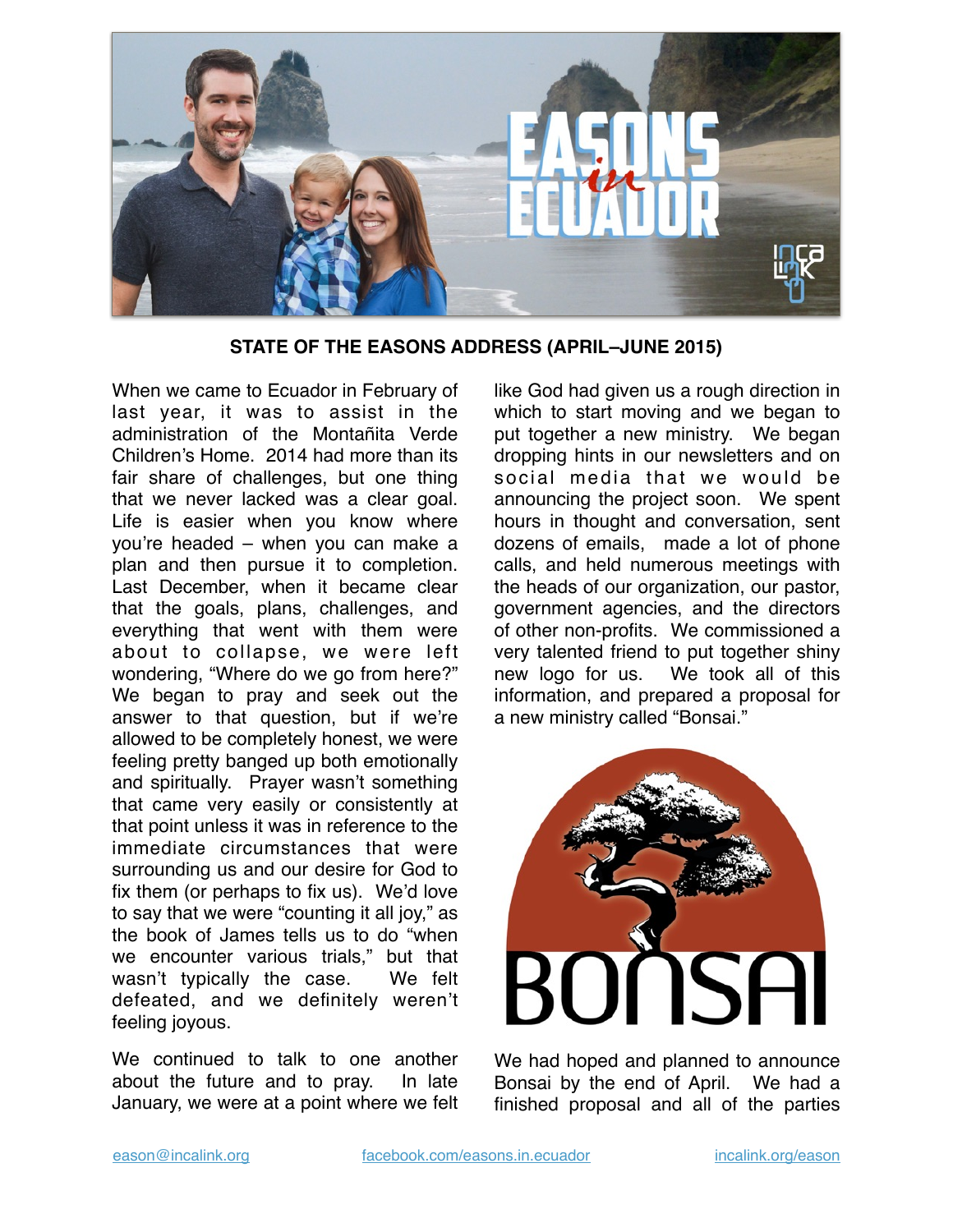involved were excited to begin. It was about that time that we began to ask ourselves, "Is this really what God is leading us to do? Is this something that we made up just because it made sense and we want a purpose – a clear goal to move toward?" Fear and doubt have a way of taking something that God has clearly revealed to you and making you second guess until you decide that you were really hearing your own voice instead of His. So, for a few months, we wrestled with Bonsai, neither able to move forward with it, nor able to forget about it.

In the meantime, we've continued to work with the families of the children who lived at Montañita Verde, because we know that God has placed them in our lives for a reason and because we are able to help meet their needs. We've continued to visit to each family. We've made sure that the children are being cared for, and in the process, their parents have opened up to us and allowed us to speak to them about Jesus and to pray with them. We've been able to provide food, medicine, and resources for some of these families in emergency situations and have coordinated with local organizations to provide additional financial relief. We've connected them with our church and they are now receiving aid from the church and attending there. These families have connected us with other families so that we can develop relationships with them as well, hopefully opening the door for us to be able to share the Gospel. We served as foster parents for one of the children for two months when it became apparent that he was being abused. We've fought for legal protection through the court system for several of the children. We have become involved with

Shekinah, the only remaining children's home in Manta, and are now volunteering there once a week. We've become more involved with our church. Will is currently playing the drums on Sunday mornings and we've started getting involved with the youth group.



*With the help of You & Us, a local non-profit organization for which Will serves as a board member, we were able to help the Cherne family, as well as 15 other children, purchase school uniforms and supplies.*

We know that God wants us to trust Him at all times, but we also know that He is sovereign, and that He can even use our moments of weakness and our failures for His glory and to bring about good. We feel that He's done that with Bonsai. There are a lot of differences between the ministry blueprint that we had ready back in April and what we've finally ended up with. It's simpler. It's more direct in its focus, which we believe will allow us to direct our energy more intensely on the specific needs that we're aiming to meet. We're a lot more certain that this is the path that we're supposed to take, and we feel a lot more prepared to take it.

Bonsai, in its current form and the one with which we will be moving forward, is an after-school program for children of atrisk families that we will be opening soon in Manta. It aims to provide a safe place